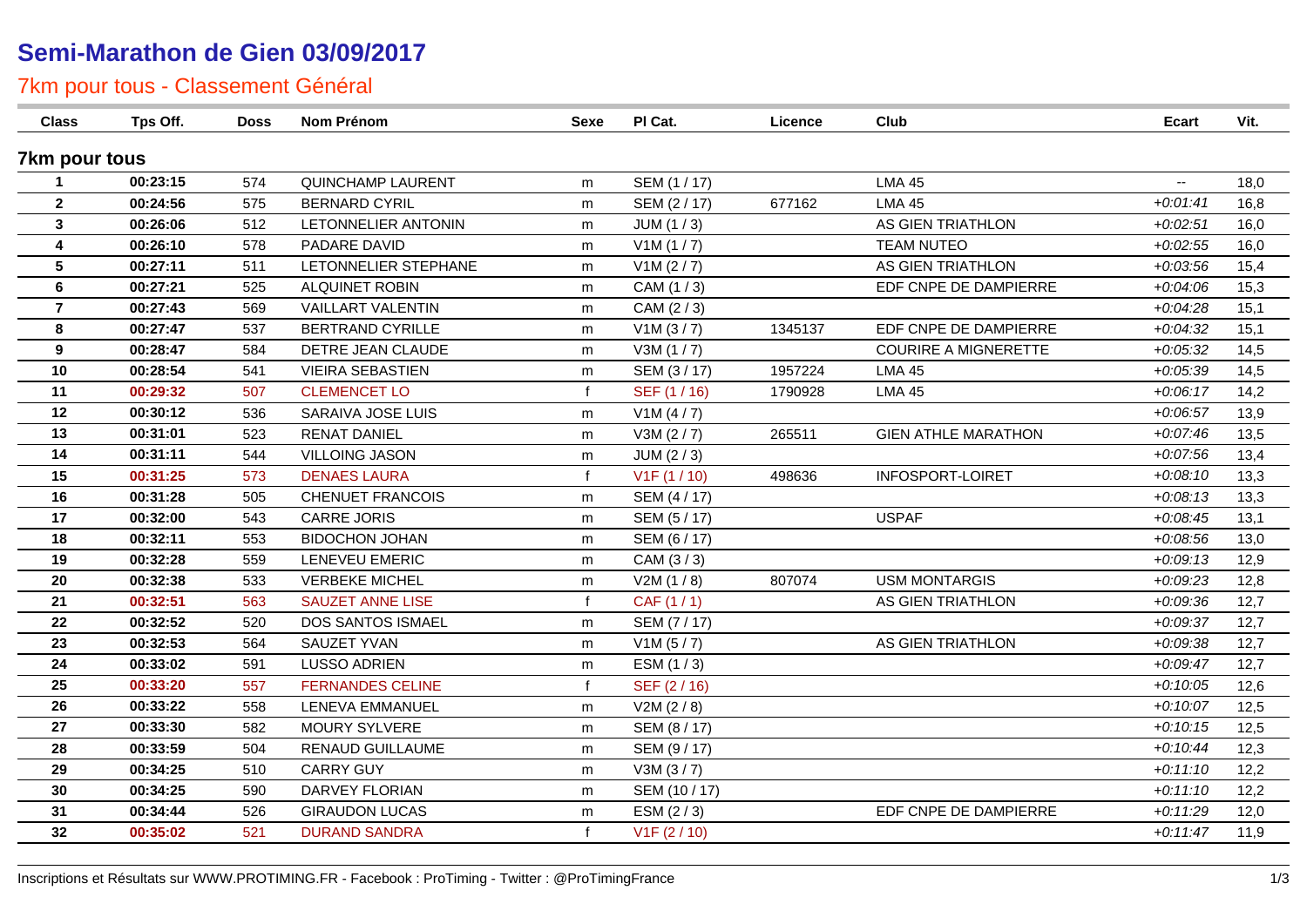# **Semi-Marathon de Gien 03/09/2017**

# 7km pour tous - Classement Général

| Class | Tps Off. | <b>Doss</b> | Nom Prénom                   | Sexe         | PI Cat.       | Licence | Club                       | <b>Ecart</b> | Vit. |
|-------|----------|-------------|------------------------------|--------------|---------------|---------|----------------------------|--------------|------|
| 33    | 00:35:12 | 506         | <b>MAITRE ARNAUD</b>         | m            | SEM (11 / 17) |         | <b>PSIG</b>                | $+0:11:57$   | 11,9 |
| 34    | 00:35:29 | 589         | <b>LIMA ROMAIN</b>           | m            | JUM(3/3)      |         | EDF CNPE DE DAMPIERRE      | $+0:12:14$   | 11,8 |
| 35    | 00:35:29 | 570         | <b>RENAT LAETITIA</b>        | $\mathbf f$  | ESF (1/2)     | 163820  | <b>GIEN ATHLE MARATHON</b> | $+0:12:14$   | 11,8 |
| 36    | 00:35:47 | 568         | <b>BOURGEOIS FREDERIC</b>    | m            | V2M(3/8)      | T300954 | AUBIGNY STUART RUNNING     | $+0:12:32$   | 11,7 |
| 37    | 00:35:47 | 567         | <b>DEVAILLY RASU</b>         | m            | V2M(4/8)      | T199888 | AUBIGNY STUART RUNNING     | $+0:12:32$   | 11,7 |
| 38    | 00:37:07 | 576         | <b>GUILLOT PAULINE</b>       |              | SEF (3/16)    |         | SANCERRE RUNNING           | $+0:13:52$   | 11,3 |
| 39    | 00:38:12 | 577         | LEVESQUE LAURENCE            |              | SEF (4/16)    |         |                            | $+0.14.57$   | 10,9 |
| 40    | 00:38:15 | 527         | <b>LAMY BRUNO</b>            | m            | V2M(5/8)      |         | EDF CNPE DE DAMPIERRE      | $+0:15:00$   | 10,9 |
| 41    | 00:38:34 | 586         | <b>GUILLOTEAU JEAN MARIE</b> | m            | V2M(6/8)      |         |                            | $+0:15:19$   | 10,8 |
| 42    | 00:38:42 | 538         | <b>BENOIT MARJORIE</b>       | $\mathbf f$  | SEF (5/16)    |         |                            | $+0:15:27$   | 10,8 |
| 43    | 00:38:51 | 561         | <b>SIRIGU PIERRE</b>         | m            | SEM (12/17)   |         |                            | $+0.15.36$   | 10,8 |
| 44    | 00:38:55 | 551         | <b>ALENDA EVELYNE</b>        | $\mathbf f$  | V2F(1/5)      |         |                            | $+0:15:40$   | 10,7 |
| 45    | 00:38:56 | 545         | <b>CARRE FLORIAN</b>         | m            | SEM (13 / 17) |         | US POILLY AUTRY FOOTBALL   | $+0:15:41$   | 10,7 |
| 46    | 00:39:02 | 529         | <b>QUENEE TOMMY</b>          | m            | SEM (14 / 17) |         | EDF CNPE DE DAMPIERRE      | $+0:15:47$   | 10,7 |
| 47    | 00:39:19 | 555         | <b>DUBOIS MONIQUE</b>        | $\mathbf f$  | V2F(2/5)      | 149747  | <b>NEVOY RUNNING</b>       | $+0.16:04$   | 10,6 |
| 48    | 00:39:32 | 518         | LOUIS DIT CHOLLET ROMAIN     | m            | ESM $(3/3)$   |         |                            | $+0.16:17$   | 10,6 |
| 49    | 00:39:39 | 587         | <b>VINCENT FRANCOIS</b>      | m            | V1M (6 / 7)   |         |                            | $+0:16:24$   | 10,5 |
| 50    | 00:39:40 | 524         | <b>CHABIN LAURENCE</b>       | $\mathbf f$  | V1F(3/10)     |         |                            | $+0:16:25$   | 10,5 |
| 51    | 00:39:40 | 516         | ASSELINEAU GHISLAIN          | m            | V3M(4/7)      | 361997  | S/L CJF FLEURY LES AUBRAIS | $+0.16:25$   | 10,5 |
| 52    | 00:39:52 | 542         | VILLOING JEAN PAUL           | m            | V3M(5/7)      |         | US POILLY                  | $+0:16:37$   | 10,5 |
| 53    | 00:40:00 | 509         | <b>PIMENTA AGNES</b>         | $\mathbf f$  | SEF (6 / 16)  |         |                            | $+0:16:45$   | 10,5 |
| 54    | 00:40:56 | 556         | <b>BOUVIER DAVID</b>         | m            | SEM (15 / 17) |         | <b>OTIS</b>                | $+0:17:41$   | 10,2 |
| 55    | 00:41:02 | 554         | <b>DUGAY GERARD</b>          | m            | V3M(6/7)      | 1001582 | NEVOY RUNNING              | $+0:17:47$   | 10,2 |
| 56    | 00:41:07 | 508         | <b>GROSDIDIER AXEL</b>       | m            | SEM (16 / 17) |         |                            | $+0:17:52$   | 10,2 |
| 57    | 00:41:15 | 535         | <b>HUET CELINE</b>           |              | SEF (7/16)    |         | SA MICHEL CREUZOT          | $+0.18:00$   | 10,1 |
| 58    | 00:41:15 | 534         | <b>NARCY JENNIFER</b>        | $\mathbf f$  | SEF (8/16)    |         | SA MICHEL CREUZOT          | $+0.18:00$   | 10,1 |
| 59    | 00:41:21 | 532         | LENORMAND JEAN PAUL          | m            | V4M(1/2)      |         |                            | $+0.18:06$   | 10,1 |
| 60    | 00:41:27 | 517         | <b>TURBAN MICHEL</b>         | m            | V5M(1/2)      | 313152  | S/L CJF FLEURY LES AUBRAIS | $+0:18:12$   | 10,1 |
| 61    | 00:41:43 | 547         | <b>CANO LOUIS</b>            | m            | V2M (7/8)     | 191224  | <b>GIEN ATHLE MARATHON</b> | $+0.18.28$   | 10,0 |
| 62    | 00:41:49 | 566         | <b>GOURBIN ADELINE</b>       | $\mathbf{f}$ | SEF (9/16)    |         |                            | $+0.1834$    | 10,0 |
| 63    | 00:42:25 | 585         | PIERRE JEAN CLAUDE           | m            | V4M (2 / 2)   |         |                            | $+0:19:10$   | 9,9  |
| 64    | 00:43:16 | 581         | <b>KONINOWSKI AMELINE</b>    | $\mathbf f$  | JUF(1/2)      |         |                            | $+0.20:01$   | 9,7  |
| 65    | 00:44:00 | 519         | <b>MILOT MAGALI</b>          |              | V1F(4/10)     |         |                            | $+0.20:45$   | 9,5  |
| 66    | 00:44:06 | 513         | <b>MOINDREAU NELLY</b>       |              | SEF (10 / 16) |         |                            | $+0.20:51$   | 9,5  |